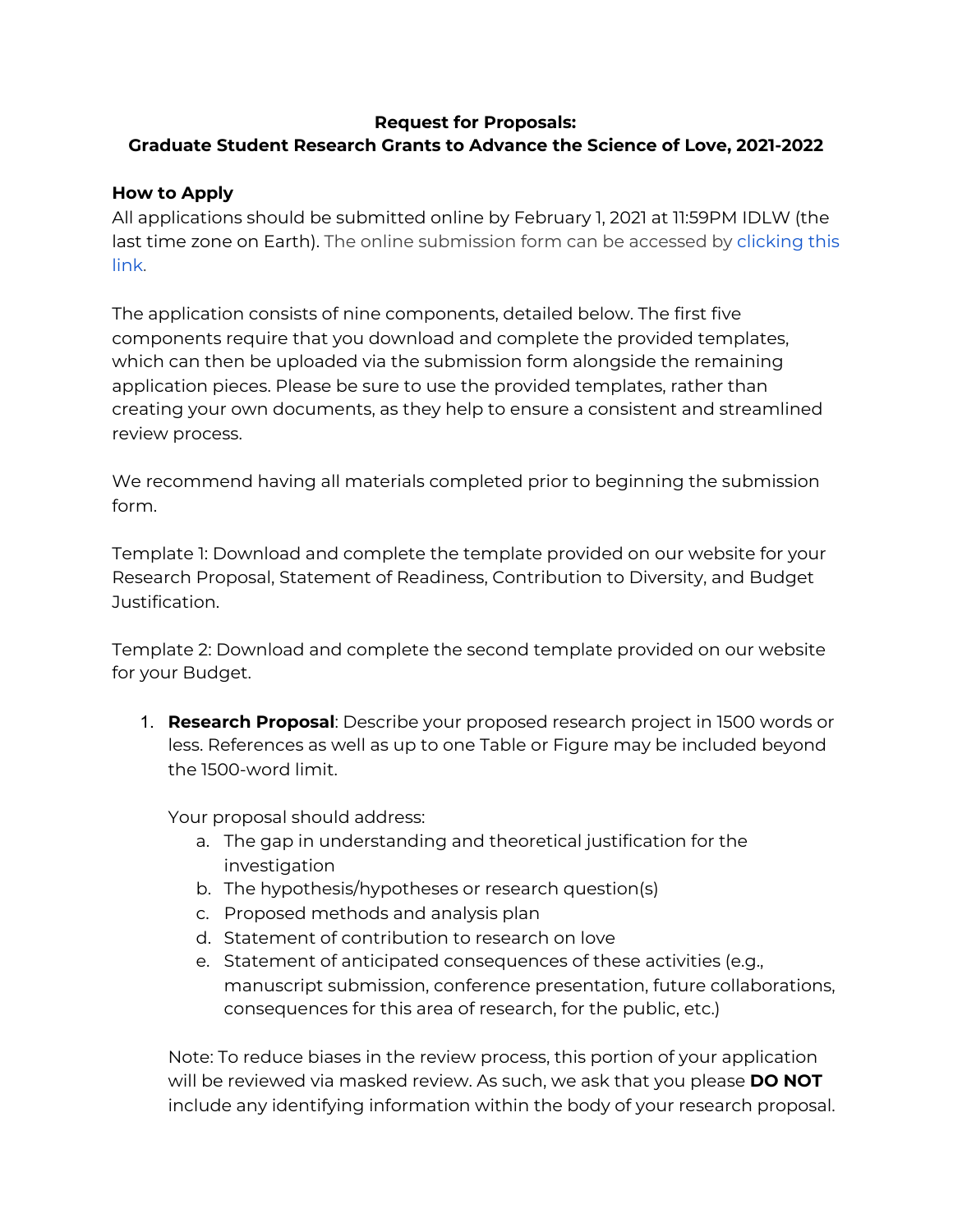- 2. **Statement of Readiness**: Describe your readiness to conduct this particular research project in 200 words or less. This statement might include details about your prior experience conducting similar research in the past, any supporting statistical or methodological skills you possess, or other relevant knowledge.
- 3. **Contribution to Diversity:** The Love Consortium is committed to promoting diversity in the science of social connection. For example, this includes promoting trainees and scholarship from people with historically under-represented backgrounds, studying human experience in people from a wide range of backgrounds, studying social connection across a range of relationship types, and even in the theories and methods brought to bear on a given research question.

In 200 words or less, please describe how your proposed project will help advance diversity in the science of social connection.

4. **Budget:** Grants will be awarded for up to \$10,000 USD in direct costs. Among other uses, funds may be used for a summer stipend for the applicant if they do not have another source of funding; for supplies and services to conduct biological assays on stored specimens; for software to conduct behavioral coding on existing video records; for registration fees or costs associated with statistical methods workshops or academic conferences; and, where safe, to cover costs for the trainee to travel to live/work on site for research activities or to travel to workshops or academic conferences. Given the existing data, use of funds for participant payment will rarely be justified, but exceptions may be made, such as a planned conceptual replication of a key idea that can't be replicated in another existing dataset. Funds may not be used to pay faculty salaries.

You may also request a maximum of 5% for your university's indirect/F&A costs, beyond the direct costs mentioned above. We encourage universities to waive indirect costs if possible.

Please use the budget template spreadsheet to list the items and associated costs for which you would like to use the requested funds.

**5. Budget justification:** Describe how each of the requested budget items will support the proposed research project.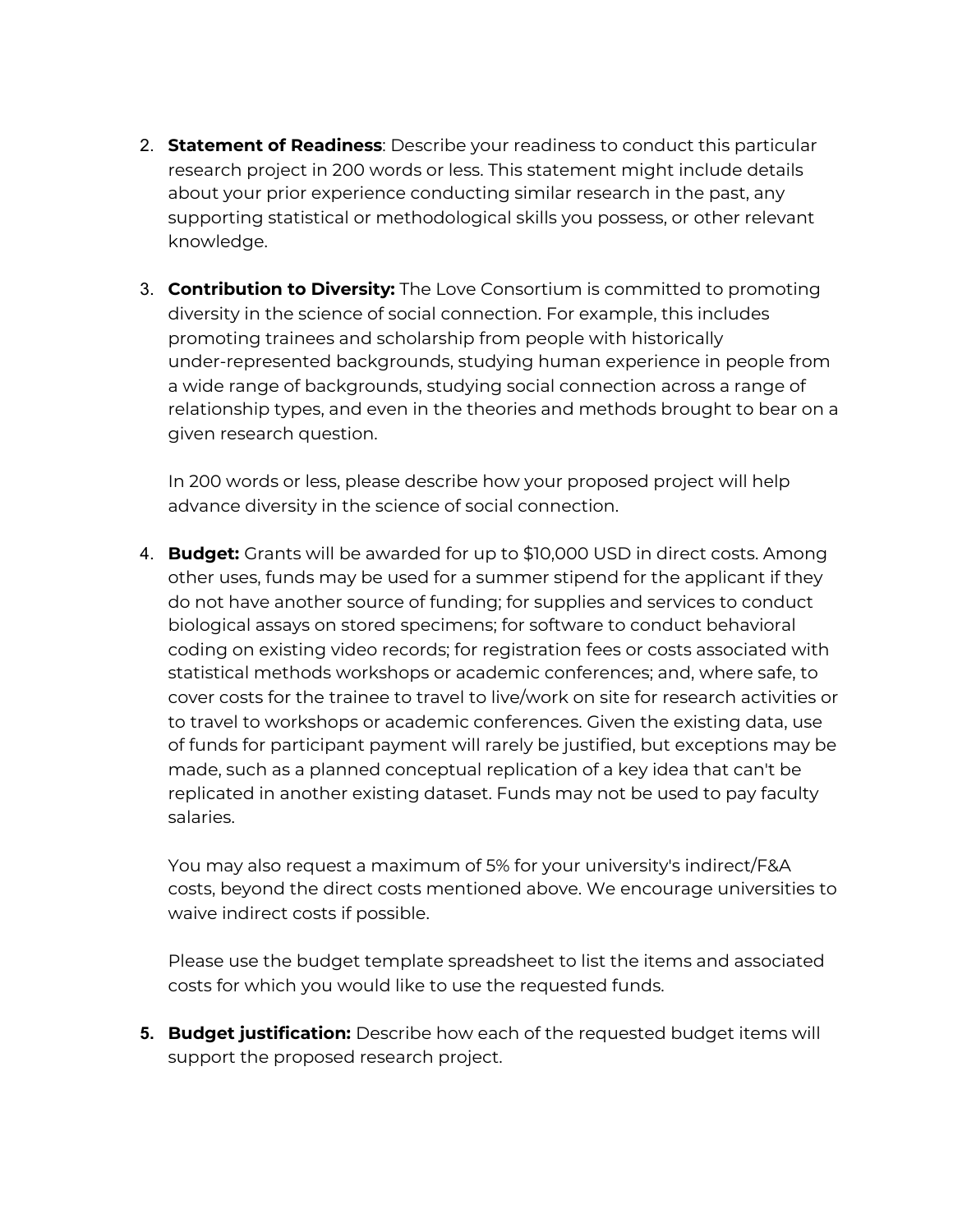- **6. Curriculum Vitae:** Please submit your curriculum vitae, saved as a PDF file with your full name and "CV" in the file name (e.g., Alex Garcia CV).
- 7. You will need to request three types of brief letters/statements that must be submitted with your proposal:
	- a. **Advisor's consent.** You will submit your graduate school advisor's name, institutional affiliation, and email address with your application. When you submit your application, we will send your graduate school advisor an email with an online link to a brief confidential survey where they will be asked to respond to four items:
		- i. Are they aware of the contents of your proposal? Yes/no
		- ii. How do they think your specific skills and capacity will facilitate your success on this specific project? (Limited to 300 words or fewer.)
		- iii. Do they consent to this proposed use of your time and what is their level of enthusiasm for your work on this proposal vis a vis your training and career goals? (Limited to 300 words or fewer.)
		- iv. Do they have any reservations about your involvement in or ability to complete the proposed project? (Limited to 300 words or fewer.)

Your advisor's responses to this survey will be due within two weeks from their receipt of the email and no later than February 15th, 2021 at 11:59PM IDLW.

Note: You should discuss this aspect of the requirement with your advisor when you decide you would like to submit a proposal.

- b. **Letter of collaboration.** For any dataset from The Love Consortium Dataverse to be included in the proposed project, please submit a brief letter acknowledging the collaboration from the data owner(s) with the following information (one paragraph will typically suffice; 1 page maximum):
	- i. Willingness to collaborate on the proposed project.
	- ii. Name of the dataset described on The Love Consortium Dataverse (include doi).
	- iii. The status of ethics approval to share the data with you.
	- iv. Whether the data owner has reviewed the project proposal and believes it to be feasible, given the dataset.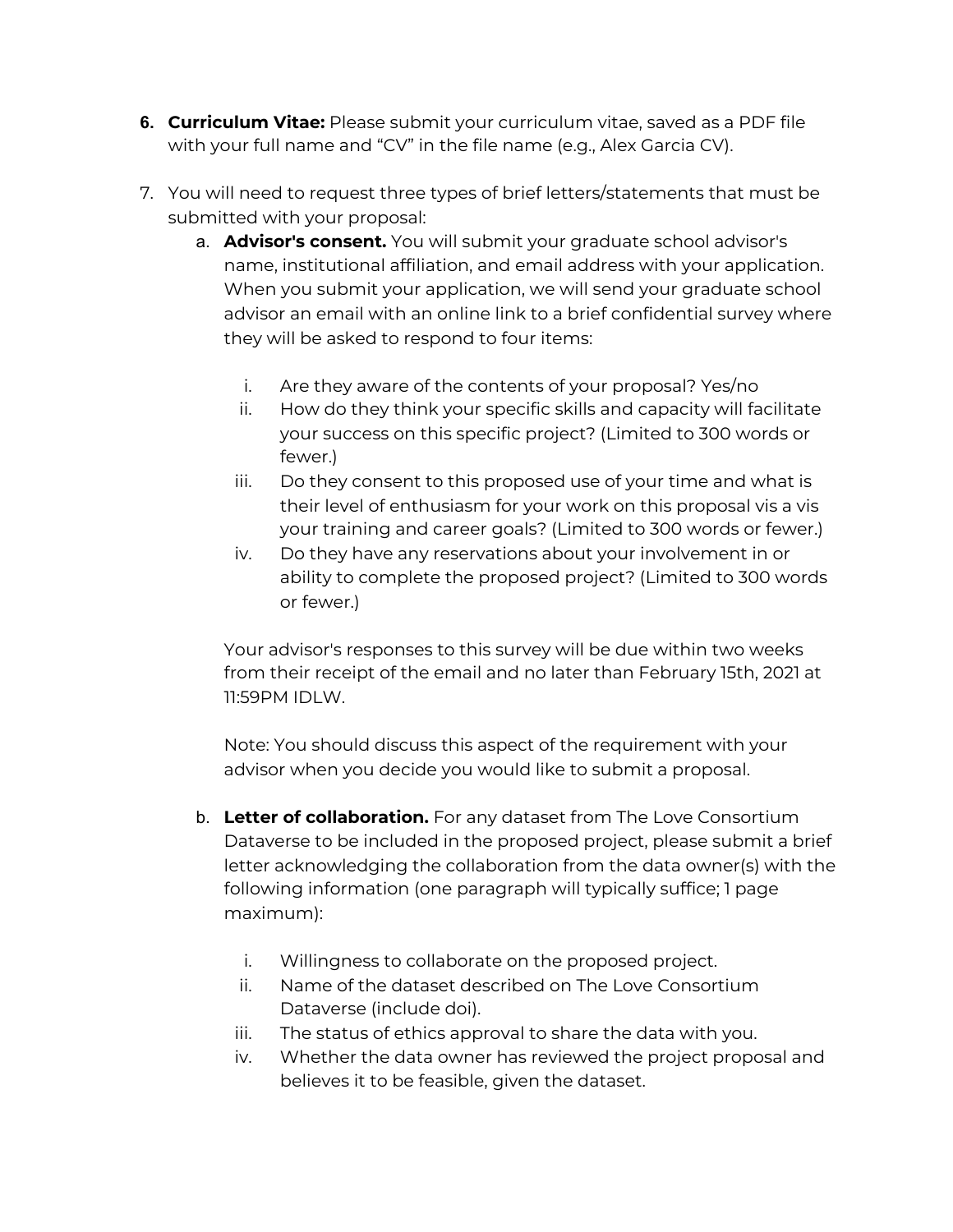v. Whether authorship has been discussed. (The proposed project may be at a stage where it is premature to discuss authorship, which is an acceptable answer.)

Note: You should request this letter once the person agrees to be a collaborator, and you will be responsible for uploading their letter when you submit your application. One letter should be submitted for any dataset included in the proposal that is not owned by your graduate school advisor. If you have multiple letters of collaboration from owners of datasets to be used in the proposed work, these letters should be merged into one pdf document for upload within the online submission survey.

c. **Project mentor statement.** You must identify one primary project mentor for this project. The person must have a Ph.D. and be affiliated with an academic institution. Typically, it will be a collaborator identified in 7b or your graduate school advisor (identified in 7a), but the person may also be someone who has the expertise you need to execute the project. The key is that they are willing to meet with you regularly about the project and are willing to take ethical responsibility for the conduct of the research. (Due to the latter requirement, the mentor must have a tenure-track or tenured position; Postdocs are eligible to be the project mentor but must have a co-mentor who has a tenure-track or tenured position.)

You will submit your project mentor's name, institutional affiliation, and email address with your application. When you submit your application, we will send your project mentor an email asking them to simply respond to that email with confirmation that (a) they agreed to be your project mentor on the project, (b) they are willing to meet with you about it regularly, and (c) they are willing to take ethical responsibility for the conduct of the research.

Note: You should discuss this aspect of the requirement with your proposed project mentor when you decide you would like to submit a proposal.

Submission Checklist

\_\_\_Research proposal\*

\_\_\_Statement of readiness\*